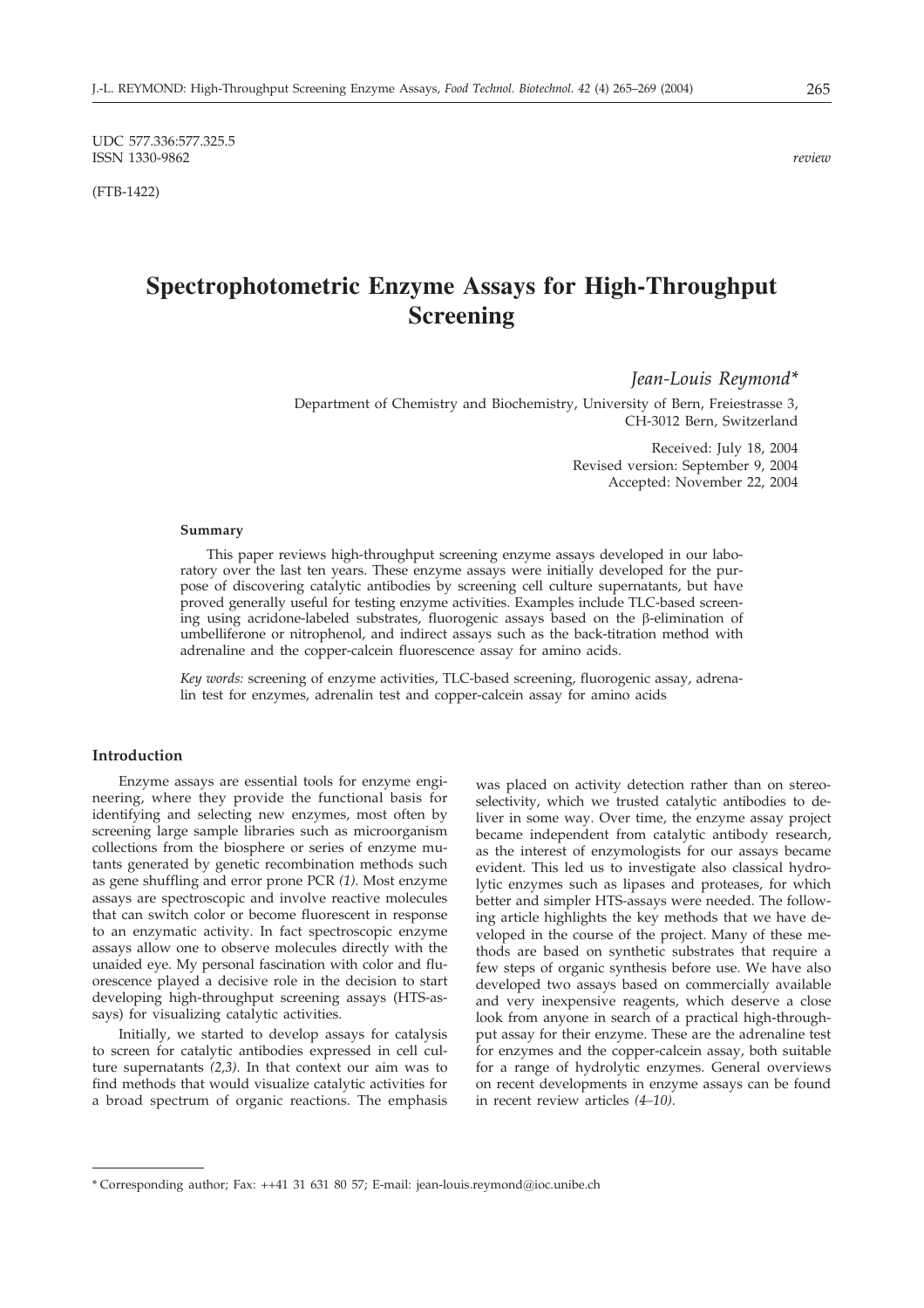# **Acridone Tags for TLC**

The problem of high-throughput screening can be approached using simple systems such as thin-layer chromatography (TLC). However, the key problem is sensitivity. Indeed, most TLC-staining reagents require at least millimolar concentrations of product to produce a detectable signal, while an assay for catalytic activity should be able to detect product formation in the micromolar range. A survey showed that even most fluorescent dyes perform poorly on TLC, have detection limits in the 10–100 micromolar range under UV-illumination and also undergo rapid bleaching at the air-silica interface. A notable exception was acridone, the air-oxidation product of acridines **1** (Fig. 1). Acridone was readily visible at micromolar concentration when adsorbed on TLC-plates and turned out to be practically unbleachable. In addition, acridone could be readily converted to a variety of derivatives by alkylation of the NH-group to yield products of intermediate water solubility with favourable separation properties on TLC *(11)*. The method was exemplified in the form of the citronellol derivative **2**, which allowed a stereoselective assay for epoxidation activity, the hydrazide reagent **3** for indirect detection of carbonyl products on TLC, and alcohol **4** for the detection of alcohol dehydrogenase reactivity.



**Fig. 1.** Blue fluorescent acridone reagents for high-throughput screening by TLC, and a red-fluorescent quinacridone-based metal sensor

We used all of these substrates in high-throughput screening experiments involving up to 2000 samples per day using parallel TLC-equipments. While the method was sensitive and reliable, the cost of TLC-plates was a

disadvantage since a  $9 \times 12$  cm TLC-plate for just 12 assays cost as much as a 96-well plate. The key benefit of these experiments was the discovery of acridone itself as a convenient and powerful fluorescent tag. We later used acridone in an antibody-based assay to detect catalysis for lipases and glycosidases *(12)*. We also used its red-fluorescent analog quinacridone, which is unfortunately much less resistant to bleaching and only a poor fluorophore, in the form of ethylene diamine derivative (Fig. 1, structure **5**) for sensing metal ions *(13)*.

#### **-Elimination of Umbelliferone**

Attempts to establish high throughput screening systems rapidly led to a simple conclusion: the 96-well plate format is quite unbeatable for manual handling in terms of simplicity of operation and throughput. In this context the best option is clearly to focus on fluorogenic or chromogenic substrates that deliver a signal directly in the solution. In the course of a study of ketone enolization kinetics *(14)*, I came across a mechanistic paper that described the kinetics of  $\beta$ -elimination of carboxylates and phenols from  $\beta$ -acyloxy- and  $\beta$ -aryloxy-ketones, respectively *(15,16)*. The data suggested that strongly acidic phenols, which were not reported, should undergo a  $r$ apid  $\beta$ -elimination following irreversible and rate-limiting enolate formation as observed with  $\beta$ -acyloxy-ketones. This indeed proved to be the case, thus providing the entry point for an assay for alcohol dehydrogenase using enantiomeric secondary alcohols (*S*)-**7** and (*R*)-**7**, whose oxidation led to the unstable ketone **8**, and subsequently to umbelliferone  $9$  by a  $\beta$ -elimination process (Fig. 2)  $(17)$ . The  $\beta$ -elimination took place spontaneously at slightly alkaline pH and could be accelerated by the addition of bovine serum albumin. The method also provided an enantioselective fluorogenic assay for lipases and esterases starting with the corresponding acetates (*S*)-**6** and (*R*)-**6** *(18)*.

A further assay detected halohydrin formation from epoxide **10**, using an alcohol dehydrogenase as second-



Fig. 2.  $\beta$ -Elimination of umbelliferone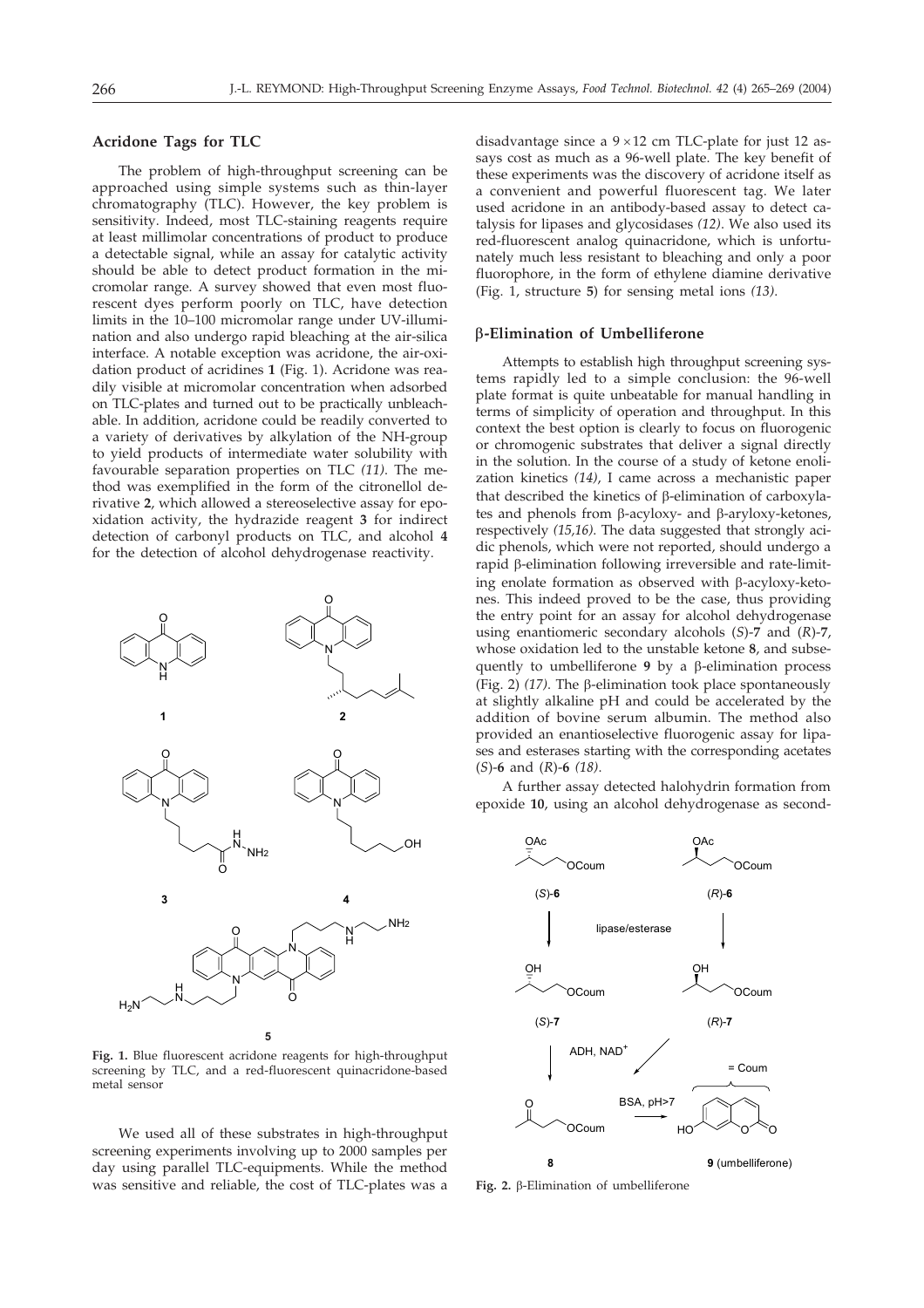ary reagent (Fig. 3) *(19)*. Several other reactions of synthetic interest were amenable to this assay technology, such as the fluorogenic retro-aldol reaction of stereoisomeric polypropionate fragments such as **11a-d** *(20,21)*,



Fig. 3. Fluorogenic substrates operating by a  $\beta$ -elimination mechanism



**Fig. 4.** Periodate-coupled fluorogenic and chromogenic substrates

which were efficient stereochemical probes for aldolase catalytic antibodies; the fluorogenic fructose derivative **12** *(22)*, which was used as a fluorescent probe for transaldolases; and allylic alcohols **13a/b**, which underwent a fluorogenic oxy-Cope rearrangement reaction *(23)*. The -elimination principle has also been used by other groups to prepare fluorogenic substrates for transketolase (**14**) *(24)* and by Bayer-Villigerases (**15**) *(25)*.

#### **Periodate-Coupled Assays for Hydrolases**

One of the interesting aspects of the  $\beta$ -elimination principle was that the enzyme-reactive functional group was spatially and chemically separated from the fluorescent reporter group. This provided an important advantage in the case of lipase assays with (*S*)-**6** and (*R*)-**6** in that these substrates were aliphatic secondary alcohols with very low background reactivity, thereby solving a long-standing problem for lipase and esterase assays, which were mostly based on the highly reactive esters of nitrophenol, umbelliferone, or similar acidic phenols *(26)*. The enzymatic oxidation of the primary product **7** was efficiently replaced by a chemical oxidation step by sodium periodate when the esters **16a-d** derived from diol **17** were used as substrates for lipases or esterase (Fig. 4) *(27–29)*. These esters proved remarkably resistant to non-specific background hydrolysis. In particular, the chromogenic C10-monoester **18** proved to be extremely useful to assay lipases from extremophilic microorganisms under extreme temperature or pH-conditions *(30,31)*. Since sodium periodate is a general oxidant for any 1,2-diol and 1,2-aminoalcohol, the principle could be extended for assaying a variety of enzyme activities, including epoxide hydrolases (**10**) *(27)*, phosphatases (**19**) *(32)*, esterases (**20**) *(27)*, acylases (**21**) *(27)* and proteases (**22**) *(33)*.

## **Low-Background Fluorescence Assays for Lipases**

While the periodate-coupled substrates above proved extremely useful due to their very low background reactivities and their high specific activities with various enzymes, the use of the secondary oxidant sodium periodate still had to be considered as a drawback, which in fact could become a serious handicap if the enzyme solution to be assayed contained large quantities of periodate-sensitive components such as Tris buffer, glycerol or glucose. We found two partial solutions to this problem in the case of lipases and esterases (Fig. 5). The first solution involved the acyloxymethyl ethers such as POM-coumarine **23a** or the corresponding isobutyryloxymethyl ether **23b** *(34)*, which we initially had prepared to screen esterase catalytic antibodies *(35)*. The second solution was to use cyanohydrin esters such as **24** *(36)*, whose hydrolysis product **25** rapidly releases umbelliferone by the loss of cyanide to the corresponding aldehyde and  $\beta$ -elimination. Both classes of fluorogenic substrates showed an at least ten-fold reduced background reactivity as well as an enhanced enzyme-specific reactivity compared to simple esters of umbelliferone. Although these substrates are still of the orders of magni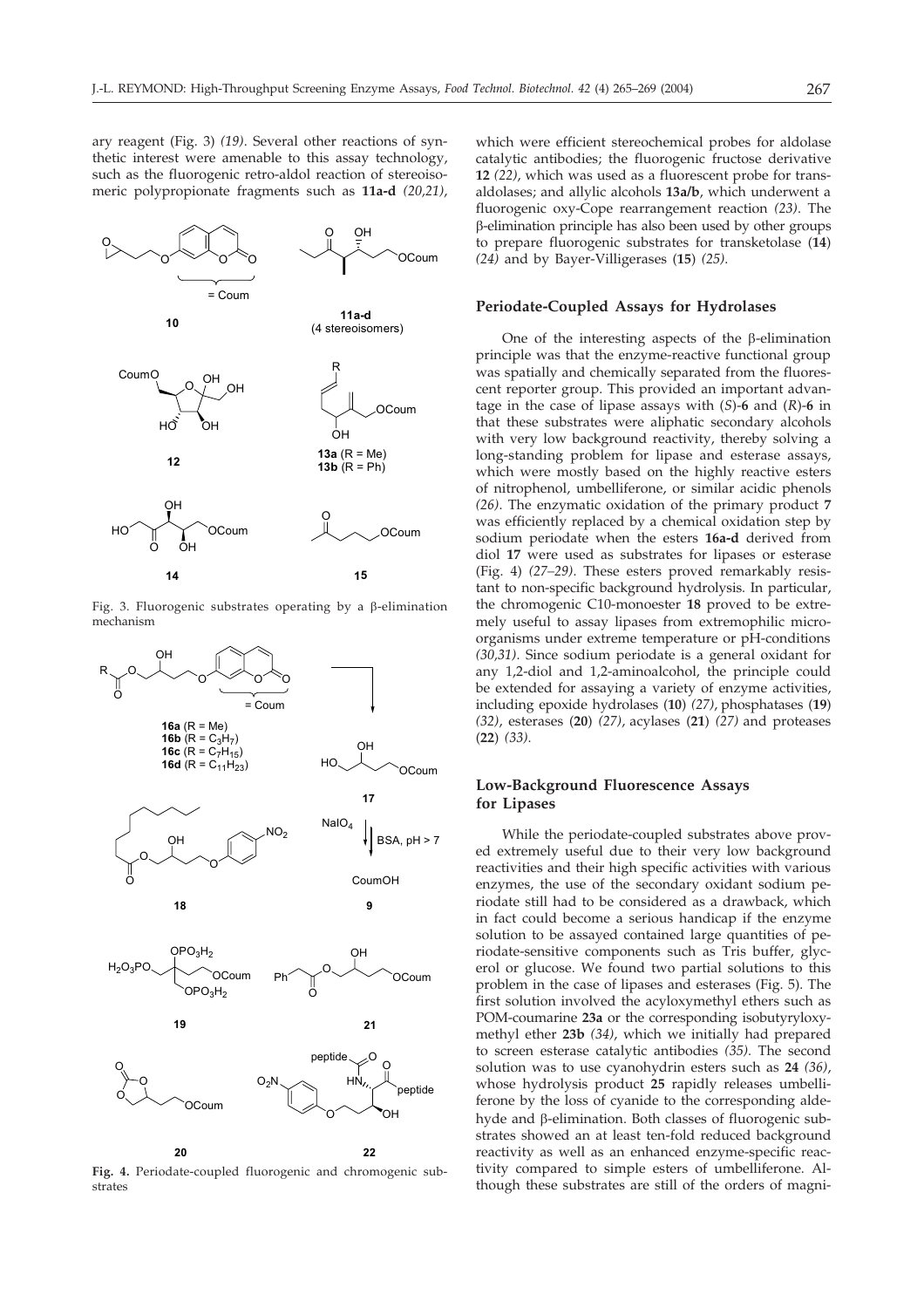tude away from the periodate-coupled diol esters such as **16** or **18** in terms of stability and enzyme reactivity, they provide a viable and useful alternative for assaying lipases and esterases for most applications when extreme conditions are not required.



**Fig. 5.** Low-background fluorogenic lipase substrates

# **Adrenaline Test for Enzymes**

All of the assays described above are based on synthetic substrates. Not only do such substrates require several synthetic steps for their preparation, but also they are always considered as suspicious for high-throughput screening for biotransformation. Indeed, when screening for a biotransformation, one would like to work directly either with the natural substrate of the enzyme, which usually has the strongest specific reactivity, or with a substrate of synthetic interest. Under these circumstances an indirect assay for product detection should be used. The adrenaline test for enzyme is precisely such an assay (Fig. 6) *(37)*. This method allows the detection of the formation of any 1,2-diol, 1,2-aminoalcohol, or 2-hydroxy-ketone reaction product that might be formed by an enzyme-catalyzed transformation, such as the hydroly-



**Fig. 6.** The adrenaline test for enzymes with the example of epoxide-hydrolase activity with styrene oxide

sis of glycerol and carbohydrate esters by lipases *(38)*, the hydrolysis of epoxides by epoxide hydrolases, the hydrolysis of phytate by phytases, or the benzoin condensation of aromatic aldehydes to hydroxyketones. The assay uses the principle of back-titration: the product formed is oxidized using a measured amount of sodium periodate, after which any unreacted periodate is revealed by addition of adrenaline to form the red dye adrenochrome by oxidation. The advantages of this assay are that only commercially available and inexpensive reagents are needed and that the assay can be adapted for a variety of substrates.

## **Copper-Calcein Assay**

We have recently developed a very efficient fluorescence assay for detecting amino acids by fluorescence (Fig. 7) *(39–40)*. The assay uses a fluorescence-quenched



**Fig. 7.** The copper-calcein assay for free amino acids

complex of Cu(II) with calcein, a metal-chelating bis- -iminodiacetate derivative of fluorescein. The fluorescence of free, unchelated calcein increases as a function of amino acid concentration in the solution due to a competitive displacement of Cu(II) from calcein by the amino acid. The sensor system can be used to follow enzyme-catalyzed reactions that release free amino acids in real time since Cu(II) equilibrates almost instantaneously between calcein and the aminoacid ligands. We have used it to follow the hydrolysis of *N*-acetyl methionine by acylase I and the hydrolysis of leucinamide by aminopeptidase, providing in both cases the first and only fluorescence assays for these enzymes. In addition, the assay also provides a fluorescence signal for proteolytic degradation of bovine serum albumin by various proteases. The copper-calcein assay is remarkably flexible and adaptable to a broad range of chemistries for testing formation or disappearance of amino acids in the solution. Of course the assay will respond to any metal- -chelating compound, such as EDTA, and should be used with appropriate controls.